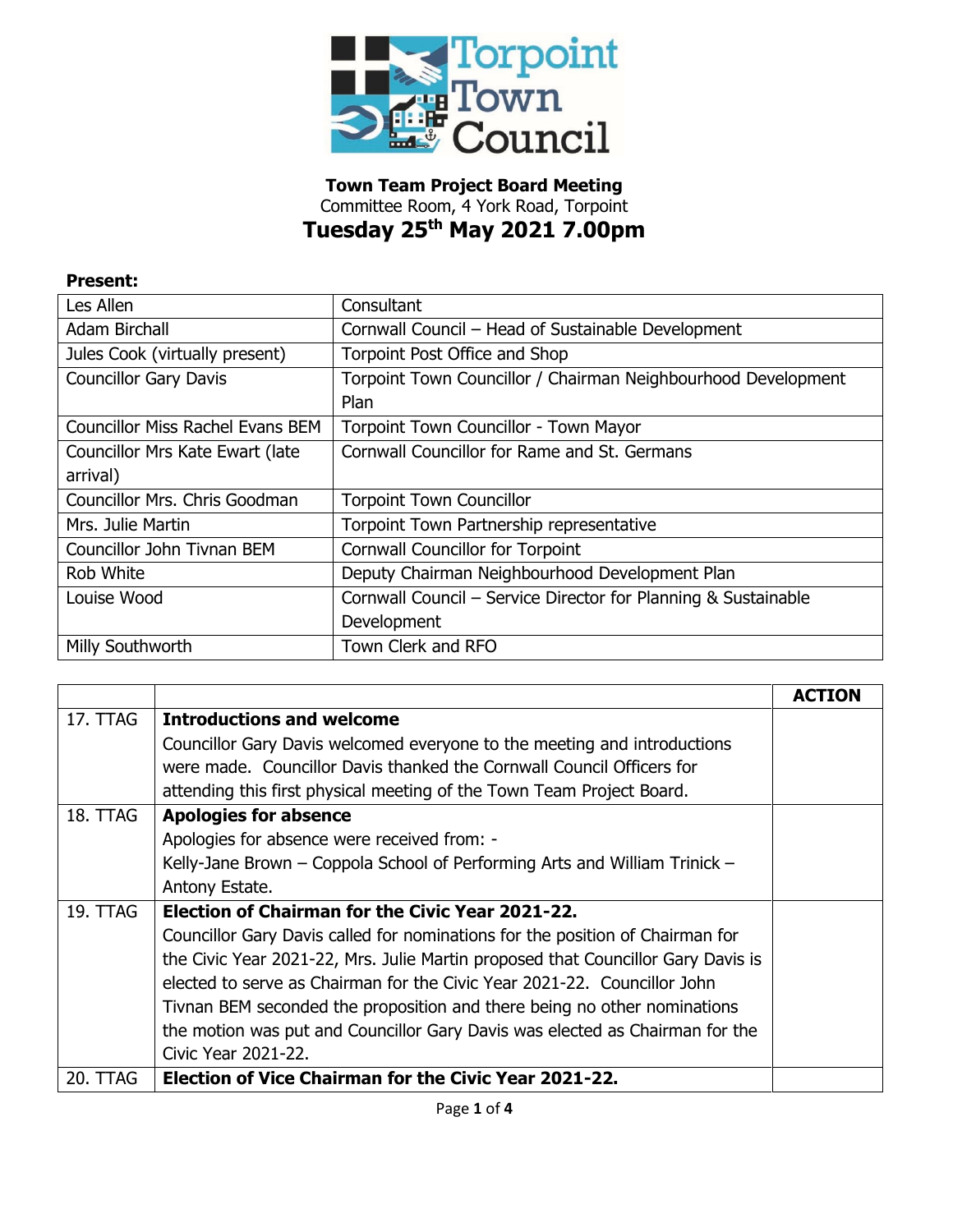|          | Councillor Gary Davis (as Elected Chairman) called for nominations for the           |                |
|----------|--------------------------------------------------------------------------------------|----------------|
|          | position of Vice Chairman for the Civic Year 2021-22, Councillor Gary Davis          |                |
|          | proposed that Rob White is elected to serve as Vice Chairman for the Civic           |                |
|          | Year 2021-22. Mrs. Julie Martin seconded the proposition and there being no          |                |
|          | other nominations the motion was put and Rob White was elected as Vice               |                |
|          | Chairman for the Civic Year 2021-22.                                                 |                |
| 21. TTAG | <b>Terms of Reference.</b>                                                           |                |
|          | i) Agreed to add numbers to the Terms of Reference.                                  |                |
|          | ii) Change all reference from 'Advisory Group' to 'Project Board'.                   |                |
|          | iii) Membership - agreed for a representative from the Torpoint Ferry to be an       |                |
|          | Advisor to the Project Board, also all Cornwall Council Officers are Advisors to     |                |
|          | the Project Board.                                                                   |                |
|          | iv) Membership - a voluntary group representative should be sought, agreed           |                |
|          | to invite CHAT (Community Health Around Torpoint) to attend the next                 |                |
|          | meeting, with an invitation to be a member on the Project Board.                     |                |
|          | v) Proxies to Meetings - a reminder that substitutes are welcome to attend on        |                |
|          | behalf of members unable to attend a meeting.                                        |                |
|          | vi) Meetings - Meetings can be either physical or virtual, at the discretion of      |                |
|          | the Chairman.                                                                        |                |
|          | vii) Frequency of Meetings - These may be more frequent than once per                |                |
|          | month, according to the urgency of the business being considered/undertaken.         |                |
|          |                                                                                      |                |
|          | It is agreed for the Clerk to action these updates to the Terms of Reference for     | Clerk/         |
|          | Council approval.                                                                    | <b>Council</b> |
|          |                                                                                      |                |
| 22. TTAG | Minutes of the previous virtual meeting.                                             |                |
|          | The minutes of the virtual meeting held on Wednesday 14 <sup>th</sup> April 2021, as |                |
|          | circulated, were taken as read, confirmed and will be signed in due course.          |                |
| 23. TTAG | Lead Consultants presentation to include reporting format.                           |                |
|          | The lead consultant spoke to the Powerpoint presentation (as circulated via          |                |
|          |                                                                                      |                |
|          | email after meeting), giving the background to the project, a reminder about         |                |
|          | the Torpoint Vision project, followed by the Cornwall and Isles of Scilly            |                |
|          | Industrial Strategy Overview. The immediate actions, strengths, weaknesses,          |                |
|          | opportunities and threats for the Strategic Case were identified and any             |                |
|          | questions posited were answered. The approach and a timeline for the current         |                |
|          | concept plan was shared. The Governance programme dates will require                 |                |
|          | updating and an overview of the funding agreement was given. The Clerk               |                |
|          | detailed the Memorandum of Understanding. The consultant summarised the              |                |
|          | stages of the Transport Strategy (to be undertaken by Cormac) and                    |                |
|          | highlighted the immediate decisions to be taken at this meeting. The                 |                |
|          | consultant detailed the strict timeline needed to meet the deadline for requests     |                |
|          | for capital funding to Cornwall Council.                                             |                |
|          | Detailing a number of potential Torpoint Vision projects which could be              |                |
|          | supported as part of these proposed works, the Chairman minuted thanks to            |                |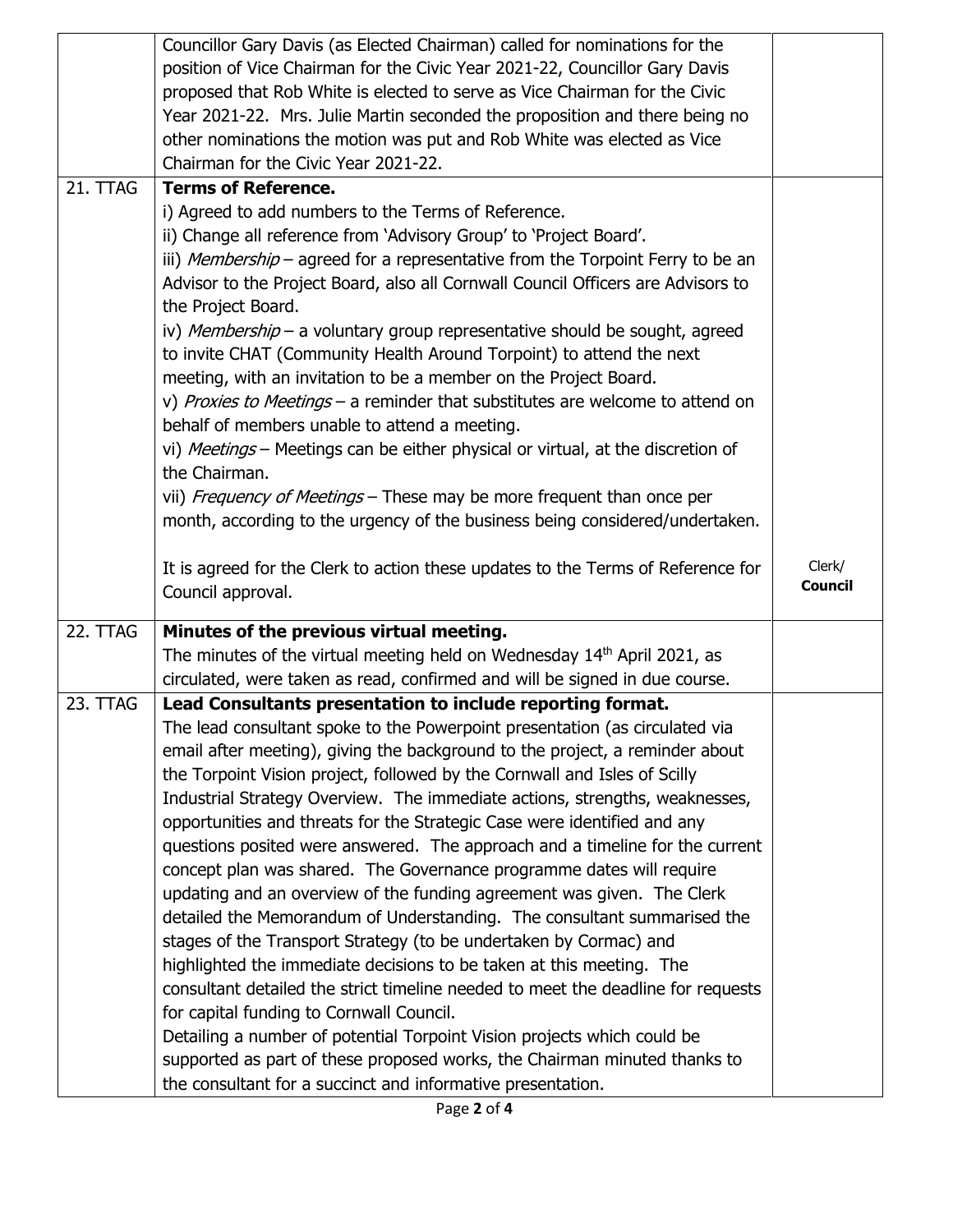| 24. TTAG        |                                                                                                                                                                                                                                                                                                                                                                                                                                                                                                                                                                                                                                                                                                                                                                                                                                                                                                                                                                                  |                               |
|-----------------|----------------------------------------------------------------------------------------------------------------------------------------------------------------------------------------------------------------------------------------------------------------------------------------------------------------------------------------------------------------------------------------------------------------------------------------------------------------------------------------------------------------------------------------------------------------------------------------------------------------------------------------------------------------------------------------------------------------------------------------------------------------------------------------------------------------------------------------------------------------------------------------------------------------------------------------------------------------------------------|-------------------------------|
|                 | <b>Discussion Topics as required.</b><br>The Chairman provided an update on the current status of the Neighbourhood<br>Development Plan (NDP), with the next steps planned: -<br>The organisation of a virtual meeting to consider possible green spaces<br>i).<br>for protection is being scheduled for Monday $7th$ June 2021. Key<br>stakeholders are being invited, including Antony Estate, Cornwall<br>Council representatives, Torpoint AFC, St. Columba & Torpoint RFC,<br>also the NDP consultants. In addition, Torpoint Community College<br>and the YMCA - Torpoint & Rame Community Sports Centre are<br>being invited to attend.<br>The NDP consultants are working on the final edits to the draft<br>ii)<br>document.<br>iii) The evidence base is being compiled and once these steps are<br>complete, it is anticipated the information will be submitted to<br>Cornwall Council for Strategic Environmental Assessment (SEA)<br>screening, before the summer. |                               |
| 25. TTAG        | <b>Decisions required.</b><br>It is noted that all procurement is delegated to be committed by Cornwall<br>Council, for and on behalf of Torpoint Town Council, according to the signed<br>Memorandum of Understanding agreement between Cornwall Council and<br>Torpoint Town Council.<br>i) Appointment of Consultant $-$ it is resolved to approve the<br>procurement of L & L Diverse Solutions Ltd, to undertake the works<br>to progress the Torpoint Lower Fore Street Development Strategic<br>Outline Case @ a cost of £15,000.<br>(The consultant, Les Allen, left the room whilst this agenda item was                                                                                                                                                                                                                                                                                                                                                                | <b>Council</b>                |
|                 | discussed.)<br>ii) Appointment of Cormac (contractor for Transport Strategy) $-$ it<br>is resolved to approve the procurement of Cormac, to instruct the<br>development of a Transport Strategy @ a cost of £15,000.<br>Adam Birchall noted that work is currently being undertaken to look at any<br>parallel transport opportunities between Liskeard, Looe and Torpoint.<br>iii) Agreement for Feasibility Study - it is highlighted that an<br>agreement to instruct a consultancy to undertake a feasibility study<br>( $@$ a cost of £15,000) will be required, in the near future.                                                                                                                                                                                                                                                                                                                                                                                        | Council                       |
| <b>26. TTAG</b> | Any other Business (including a summary of actions)<br>> Share the consultant's Powerpoint presentation and Progress Report for<br>the Torpoint Town Project Board with all Members - Action Clerk.<br>$\triangleright$ Update the Terms or Reference for Council approval – Action Clerk.                                                                                                                                                                                                                                                                                                                                                                                                                                                                                                                                                                                                                                                                                       | <b>Clerk</b><br>Adam Birchall |